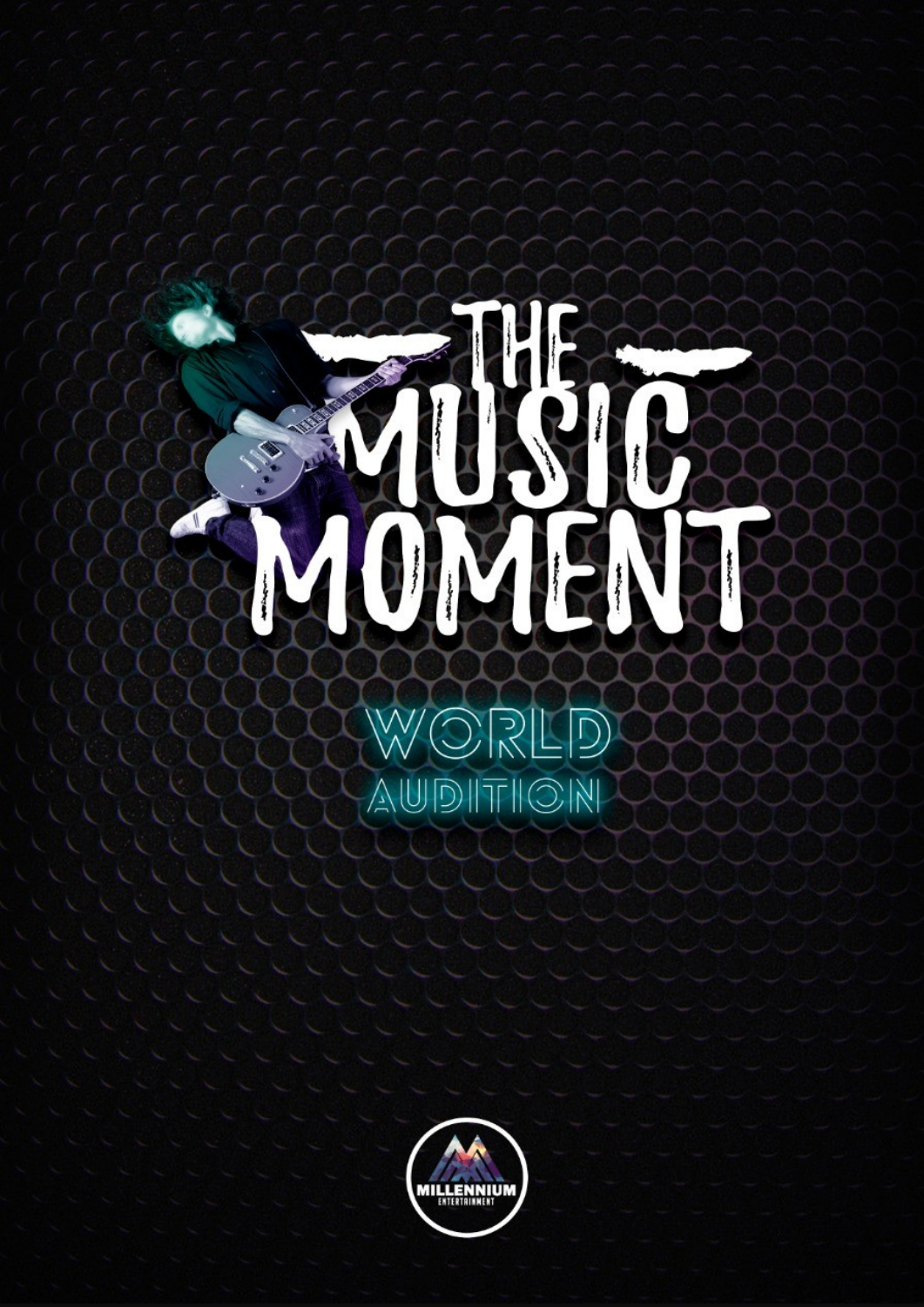

# **REGISTRATION REGULATION**

# **THE MUSIC MOMENT**

#### **1. PRODUCER.**

registration regulation for the selection process of candidates participating in the competition entitled "**THE MUSIC MOMENT**"(" Contest "), produced by Millennium Events Brazil Ltda, headquartered in the city of São Paulo, State of Sao Paulo, Brazil, Legal office Street Professor Julia Soares Korah, # 74, Vila Matilde, CEP03515-005, enrolled in Federal revenue of Brazil CNPJ / MF under No. 17.510.979 / 000.140.

#### **2. WHAT IS "THE MUSIC MOMENT"?**

**THE MUSIC MOMENTI**t is a competitive event for discovering new bands and stars of the male or female of copyright contemporary music of all genres and styles that have proven high professional performance. THE MUSIC MOMENT search can identify something unique and in auditions unique that allows to discover a new music star. The producer wants to give preference to new artists who have not been discovered by the great world-known labels, making this detail one of the main pillars of the auditions. The winners and other classified compete for cash prizes, will sign a contract with the Brazilian producer, the new star will receive publicity and mass visibility, can take part in shows, concerts or music festivals in Latin America.

#### **3. PARTICIPANTS OF INTERNATIONAL AUDITIONS.**

3.1. May participate in the international auditions all 21 EU countries, plus the United States, Canada, Australia, Japan, South Korea, listed below:

> Austria **Italy Belgium Bulgaria** Luxembourg **Denmark Spain** Portugal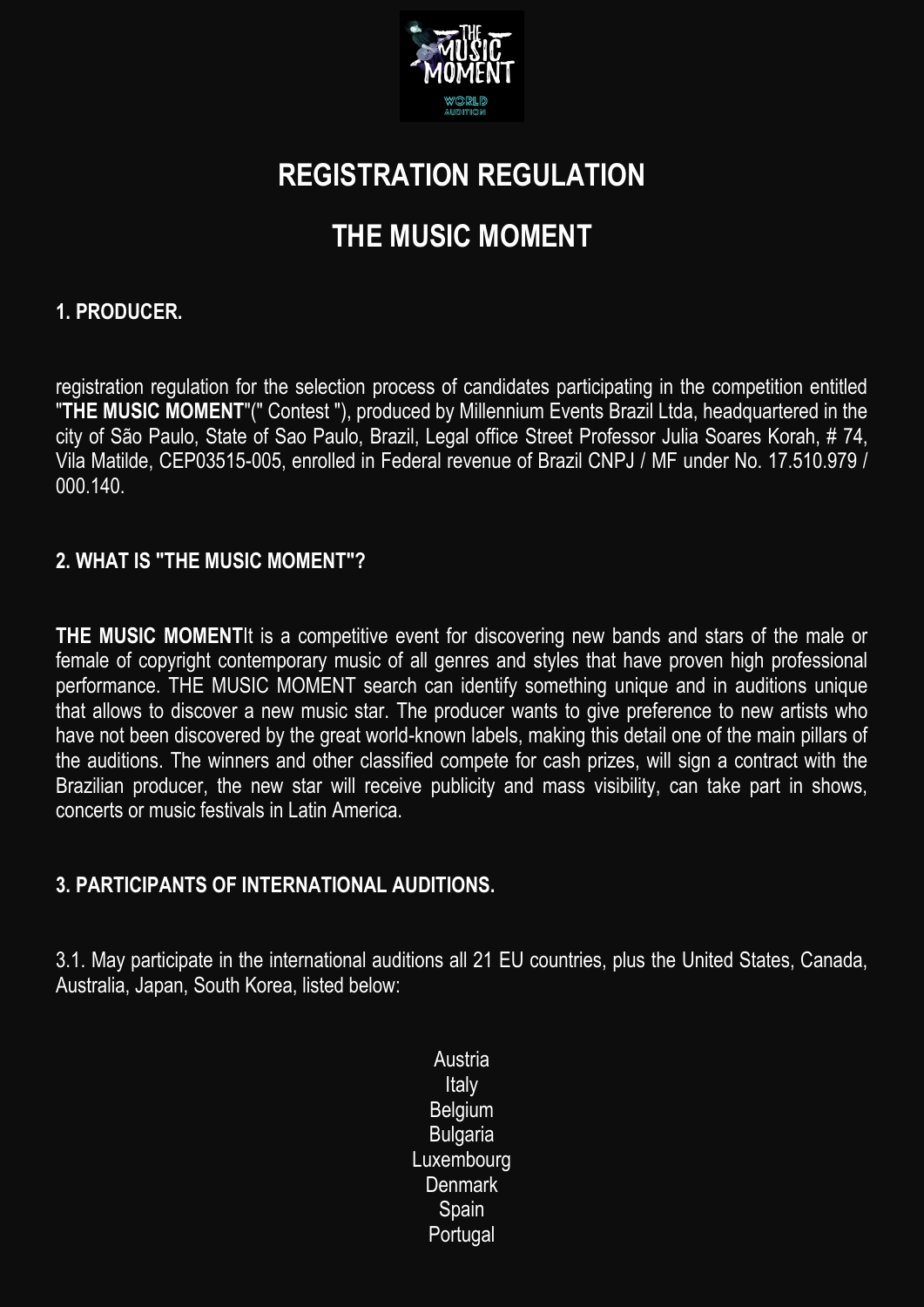

**Netherlands** United Kingdom Czech Republic **France** Greece Sweden **Switzerland Denmark** Germany.

3.2. Candidates from other countries that are not listed may request participation in auditions by e-mail with the producer.

# **4. TABLE OF STEPS REQUIRED.**

| <b>All steps</b><br>mandatory  | <b>Work to be Executed</b>        | <b>Duration</b><br><b>Season</b> | <b>Deadline</b><br>end |
|--------------------------------|-----------------------------------|----------------------------------|------------------------|
| <b>Registration fee</b>        | <b>Deliveries portfolios</b>      | 10/01/2019                       | 10/06/2019             |
| <b>Phase I - Preparatory</b>   | <b>Analysis of portfolios</b>     | 15/06/2019                       | 15/08/2019             |
| Phase II - Heat                | <b>Analysis Audios and videos</b> | 20/08/2019                       | 20/09/2019             |
| <b>Stage III - Elimination</b> | <b>Analysis of lyrics</b>         | 30/09/2019                       | 30/10/2019             |
| <b>Stage IV - Semifinals</b>   | <b>Ratings of the semifinals</b>  | 15/11/2019                       | 30/11/2019             |
| Stage V - Final                | <b>Live performances</b><br>Last  | 10/12/2019                       | 20/12/2019             |

# **5. WAY TO CALL.**

5.1 - The registered that is chosen by the judging body during the preliminary examination will receive a "certificate of excellence" which will be forwarded to the applicant's personal email.

5.2 - Each certificate of excellence will have a unique identification number for each candidate.

5.3 - The certificate is only confer the right to proceed in the next stages of the auditions.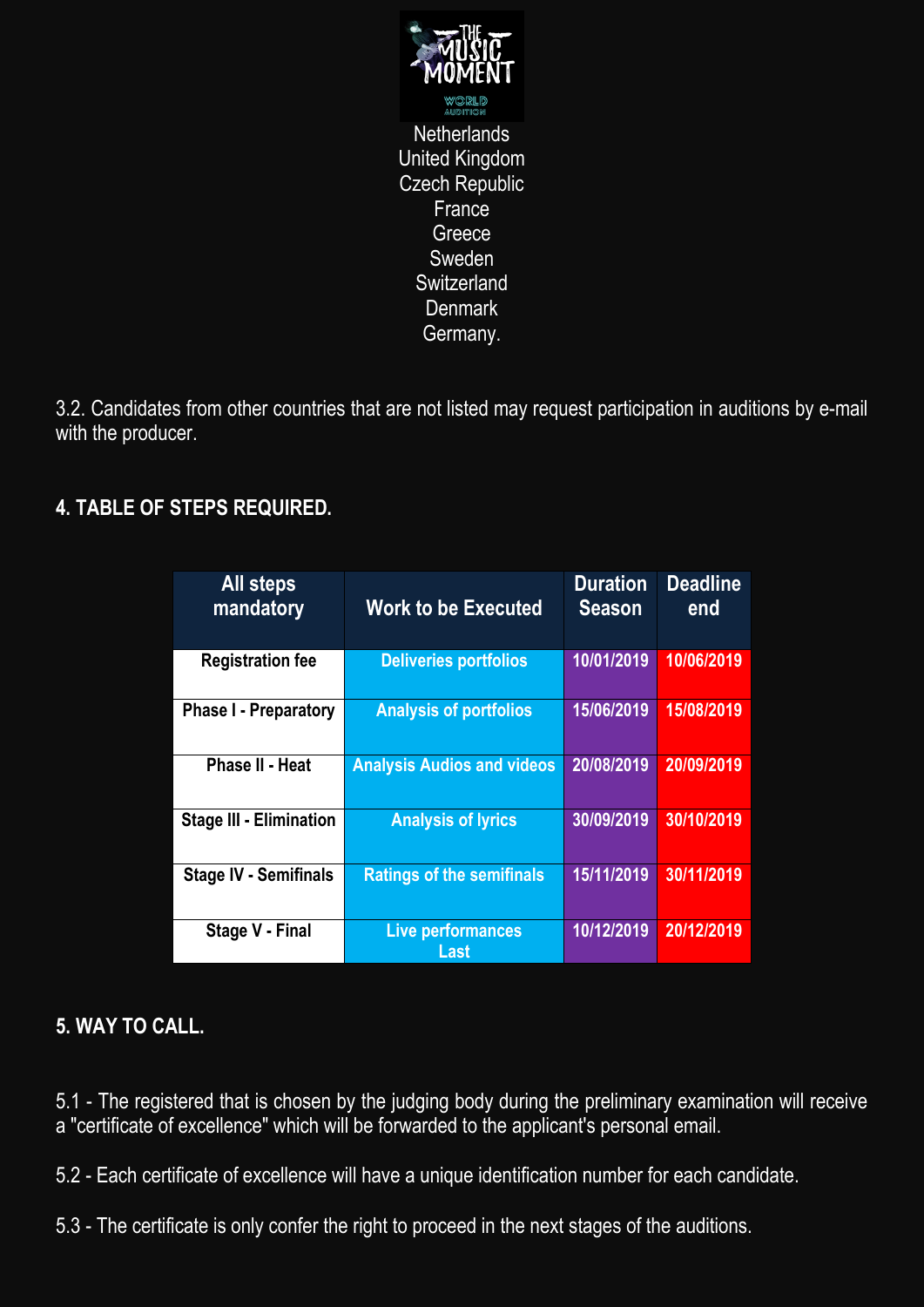

# **6. REGISTRATION FEES.**

- 6.1. Value Fee United States, Canada, Japan, South Korea, Australia: \$ 295.00 US dollars American.
- 6.2. rate value EU: 250,00 Euros.
- 6.3. The registration fee may be split on the credit card within three (03) times.

# **7. REGISTRATION DEADLINE.**

- 7.1. The official opening date for entries begins on: 10/01/2019.
- 7.2. The opening of registration will take place at intervals of five (5) days for each country.
- 7.3. The deadline for entries is up to 120 days for each country.

7.4. In case of not reaching the minimum number of subscribers, the producer may extend the period of registration at any time.

# **8. JUDMENTS:**

8.1. Applicants will be evaluated by the technical basis of the following the following:

- **a)** Voice;
- **b)** Interpretation;
- **c)** tuning;
- **d)** Letter;
- **e)** Melody;
- **f)** Harmony;

8.2. The evaluation will be performed by the judging body and can not be appealed.

8.3. The use of costumes will be well seen by the judging body.

8.4. THE MUSIC MOMENT will give preference to the following talents who choose contemporary genres below: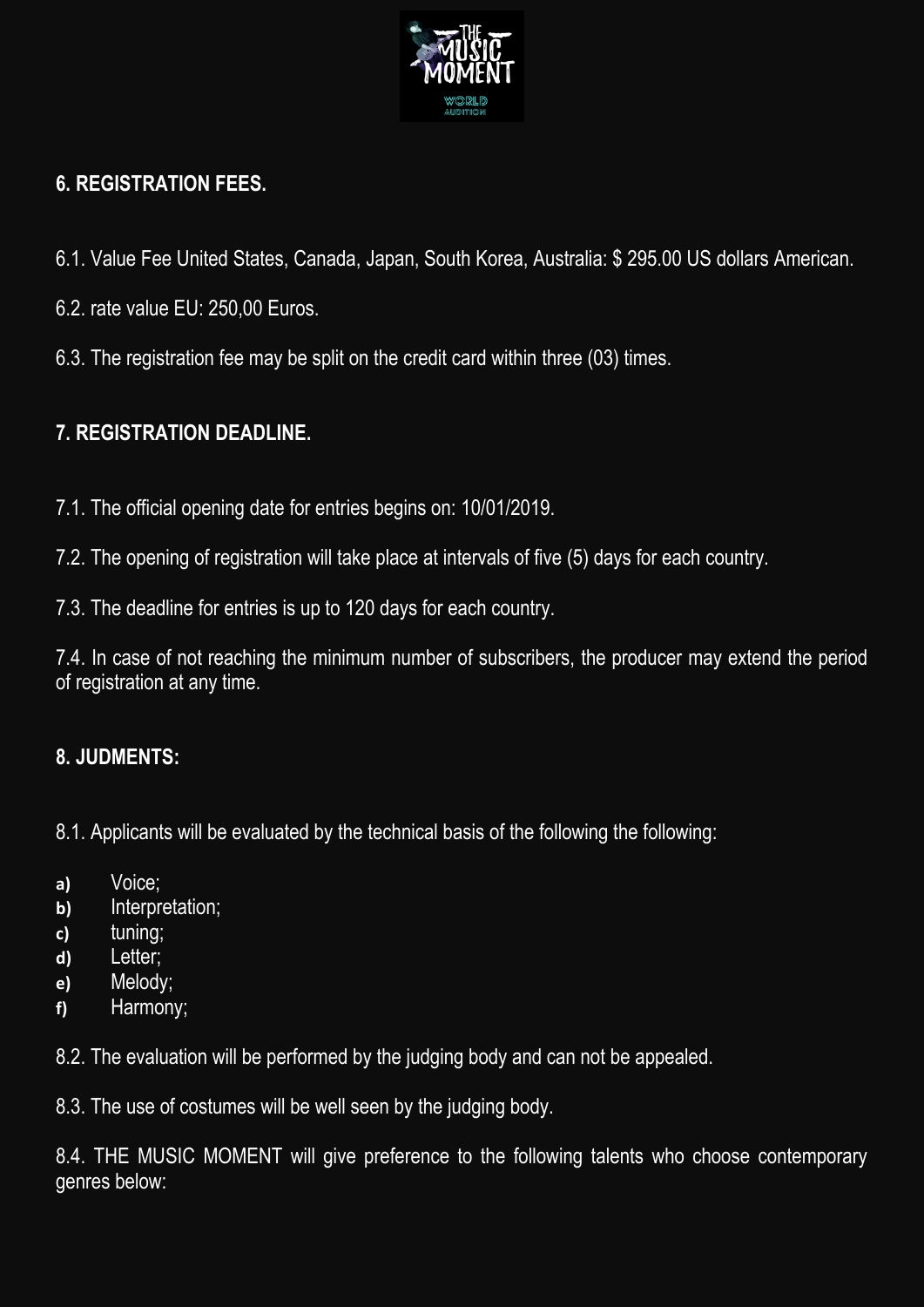

**(i)** Latin / pop; **(ii)** Symphonic / pops; **(iii)** Symphonic / rock; **(iv)** Electronic / hybrid; **(v)** Rock / pop; **(vi)** Rock / metal; (vii) Jazz / pop;

(viii) Country;

8.5. The producer intends to select three hundred (300) new international stars.

8.6. It is mandatory that the candidate have high performance and great professional quality.

8.7. All successful candidates will be part of the new art book production.

8.8. The candidate may sign representation agreement may be present in Latin America.

8.9. To participate in the auditions applicants must fill out the form and pay the required fee in this general regulation.

8.9.1. Live performances of the auditions will be set in due course by the producer.

#### **9. PRIZES.**

9.1 - The ten (10) finalists will receive prize money according with the following described sort order:

|                    | Award of 30,000.00 Euros    |
|--------------------|-----------------------------|
|                    | Award of 20,000.00 Euros    |
|                    | Award of 10,000.00 Euros    |
| __________________ | <b>Prize 1,500.00 Euros</b> |
|                    | <b>Prize 1,000.00 Euros</b> |

#### **10. STEPS OF AUDITIONS.**

10.1. All five stages of the battles / bands in auditions are as follow:

**(i)** - The first step is a thorough analysis of the technical official music videos, and corner analysis, posture, performance and stage presence.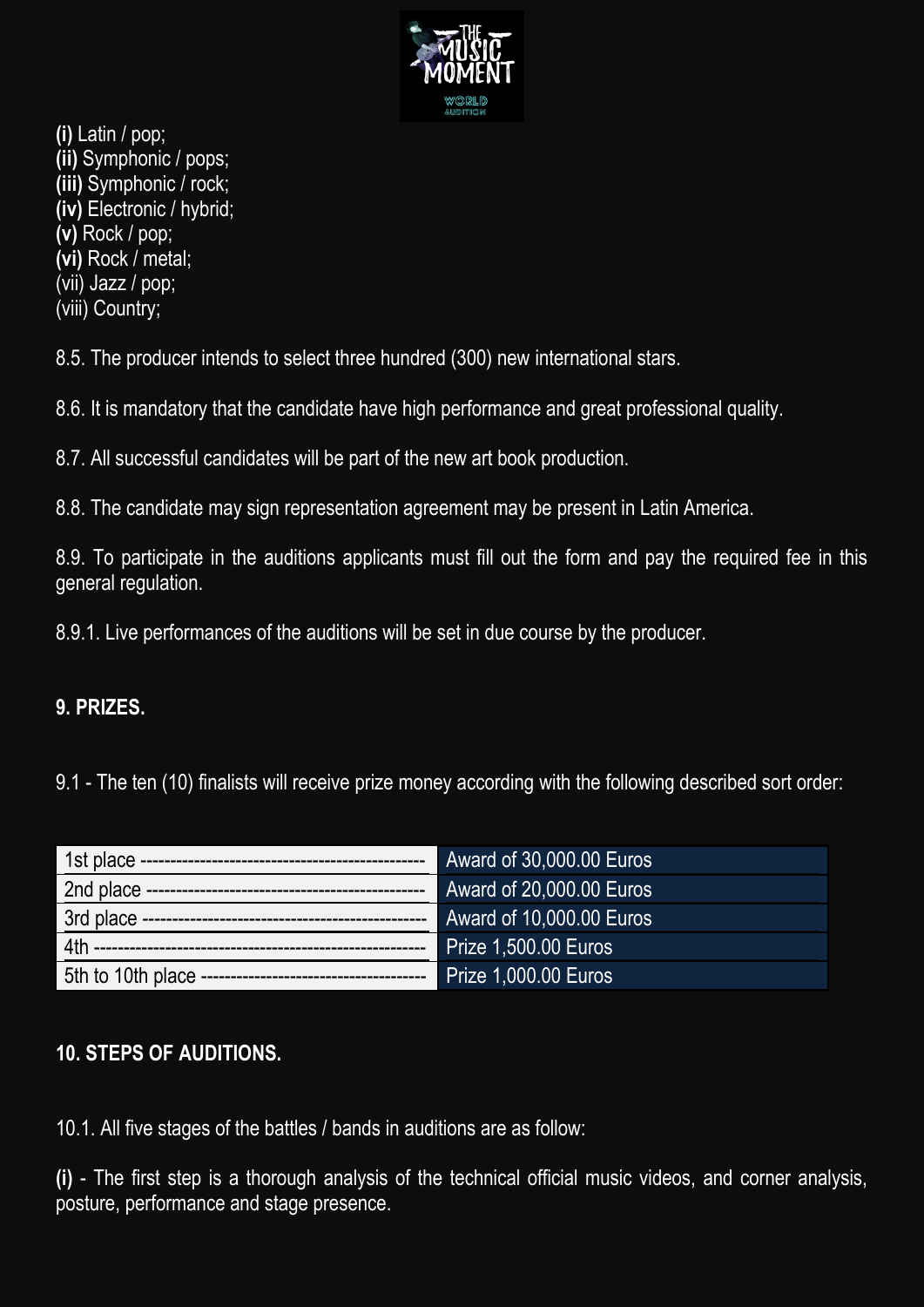

- **(ii)** In the second stage technicians analyze the videos shows that the candidate has participated.
- **(iii)** In the third stage technicians individually analyze all Solo artists aged 16 to 23 years.
- **(iv)** In the fourth stage technicians analyze Bands aged 18 to 35 years.
- **(v)** The fifth and final stage candidates will live performances for paying public.

# **STEP 1**

**(i). Solo:**The age will be 16 to 23 years, the period of examination is 30 days.

# **STEP - 2**

**(ii). bands:**The age will be 18 to 35 years, the period of examination is 60 days.

# **STEP - 3**

**(iii).** In the third step will be the inclusion of 2 more people in the judging body totaling 5 members, one of whom is entitled to vote.

**(iv).** The producer will have freedom of choice of the judging body may appoint artists, stars, celebrities.

**10.2 -**The judging body may be constituted as follows:

- **a)** By artists, stars, celebrities or average of major national or international fame;
- **b)** Provide labels of directors;
- **c)** By owners of advertising agencies;
- **d)** By journalists of the musical tracking.
- **e)** By directors of the production company or partner companies.

# **11. NOTES AND RELEVANCES.**

11.1. Competitors will be selected in the preliminary phase of the three.

11.2. The body judge will evaluate participants based on the performance of official music videos, including based on live performances in the videos provided by the candidate himself.

11.3. The judging body is responsible for the classification list of live performances.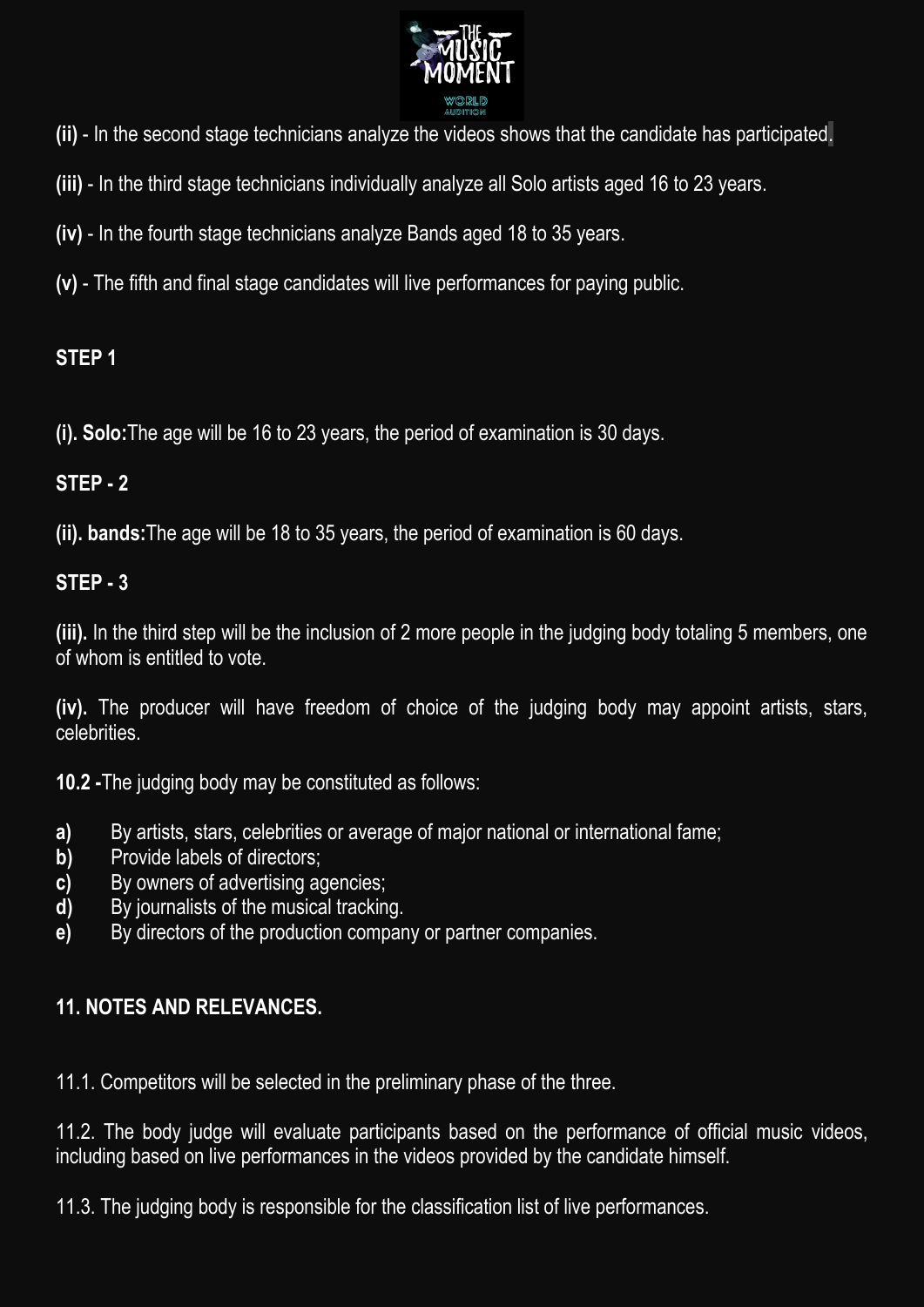

11.4. The judge body will hold technical discussion only after analyzing each portfolio of the material of each registered candidate.

11.5. The note will be from 0 to 10 points, the body will adopt the following judgmental following criteria:

- **a)** For less relevant note will be 0 (zero);
- **b)** For major note will be ten (10).

11.6. The relevance of the evaluation is to analyze the musical quality, creativity, ability, performance, security, stage presence during the presentation.

11.7. Can not be appealed as to any decisions of the body judgmental.

#### **12. GENERAL CONDITIONS.**

12.1. For purposes of interpretation of this regulation, the term "Participant (s)" all members of the musical band entered in the selection process for participation in the Contest, given that it must be composed of at least three (03) members, among them at least one (01) as vocalist, now called just "band".

12.2. The competition aims to reveal new talents of the internationally music, through competition between the bands entered as described in item 1 above, and may have the reproduction of auditions, surveys, dynamic tests, presentations and aid of dedicated professionals, defined the sole discretion of Millennium Brazil Eventos company.

12.3. It will only accept one entry per band, given that each participant can only integrate a single band.

12.4. Each Participant must be at least sixteen (16) years old, given that the participants under the age of eighteen (18) years shall be represented by their legal representatives, and only they can enter them in the competition, and be responsible fully for these and their actions. If the Participant is a foreigner, must prove the regularity and legality of their stay in the country, in compliance with current legislation, by prior presentation of any relevant documentation, issued by all competent bodies properly, such as, but not limited to, appropriate permanent visa for participation in international competitions, among others perhaps due.

12.5. The company Millennium Brazil Eventos may terminate the registration for the selection process and competition, regardless of their stage and phase at any time in its sole discretion, without any prior explanation and / or formal, with what participants already agree.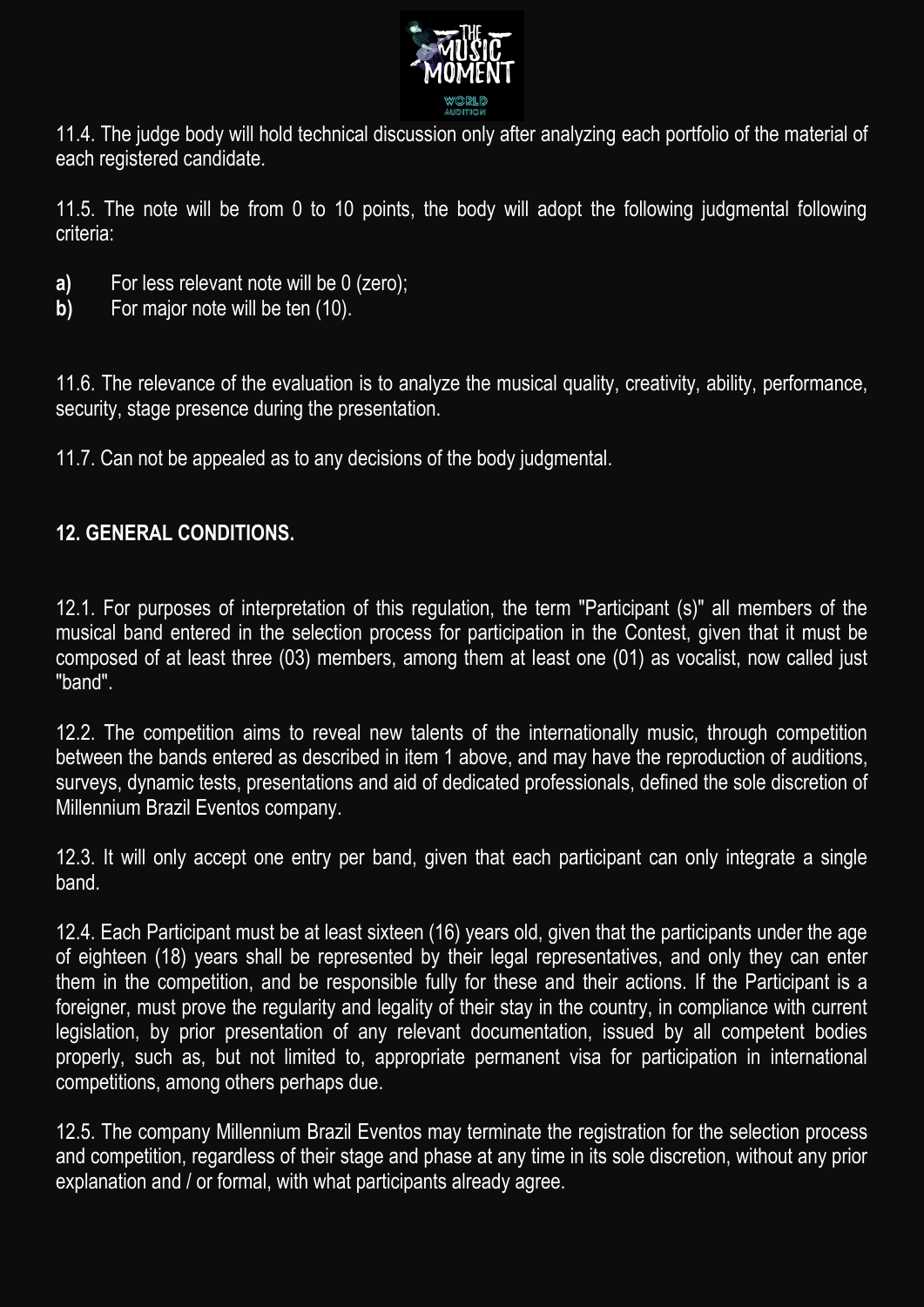

12.6. To carry the inscription on this selection process, the Participants shall accept and comply with the rules of this Regulation, as well as other instruments that may be necessary to participate in the Contest, and perform all the procedures below.

12.7. Participants agree at the outset that when the day of their registration with the marking space (*check box*) Next to the text "I agree with all the terms," then by clicking on the "Accept" and the posting of the material / video is considered, for all legal purposes:

**(i)** As acceptance by the Participant, via electronic acceptance of all terms and conditions of this Regulation, which will govern the relationship between the parties; and

**(ii)** As acceptance by the Participant, via e-accepted, to apply to participate in the Contest, giving free stuff / uploaded video, your image and your voice to display the company Millennium Brazil Eventos in any and all media and Competition, in its sole discretion.

12.8. The Millennium Brazil Eventos company will receive the material for the registration of participants and their band in the selection process for the competition in the period timely informed through the Contest website.

12.9. Registration can be made by post or internet, considering the following:

# **13. SHIPPING POSTAL REGISTRATION.**

#### **13.1. For applications by post:**

**(i)** Print this Regulation as well as the questionnaire and other documents that may be available and listed on the official contest website, which is **[www.musicmoment.com](http://www.musicmoment.com/)** / And fill them in full;

**(ii)** All members of the band should initial all the pages of this Regulation, the questionnaire and other documents that may be indicated by signing in duly appointed places;

**(iii)** Record a video in VHS, mini-VHS (without adapter) or DVD, containing a maximum of five (5) minutes of recording a musical performance Band, Repertory in its sole discretion, and may be national or foreign in Portuguese or any other language as well, with a brief personal presentation of each participant;

**(iv)** Provide complete portfolio such as: official website, photos, video performed shows depicting the band.

13.2. After performing the above procedure, the Participant will forward all material described in (i), (ii) and (iii) above: "THE MUSIC MOMENT" Street Professor Julia Smith Korah, # 74, Vila Matilde, are Paulo, Capital, Brazil, CEP 03515-005, exclusively on A4 type envelope or box whose dimensions are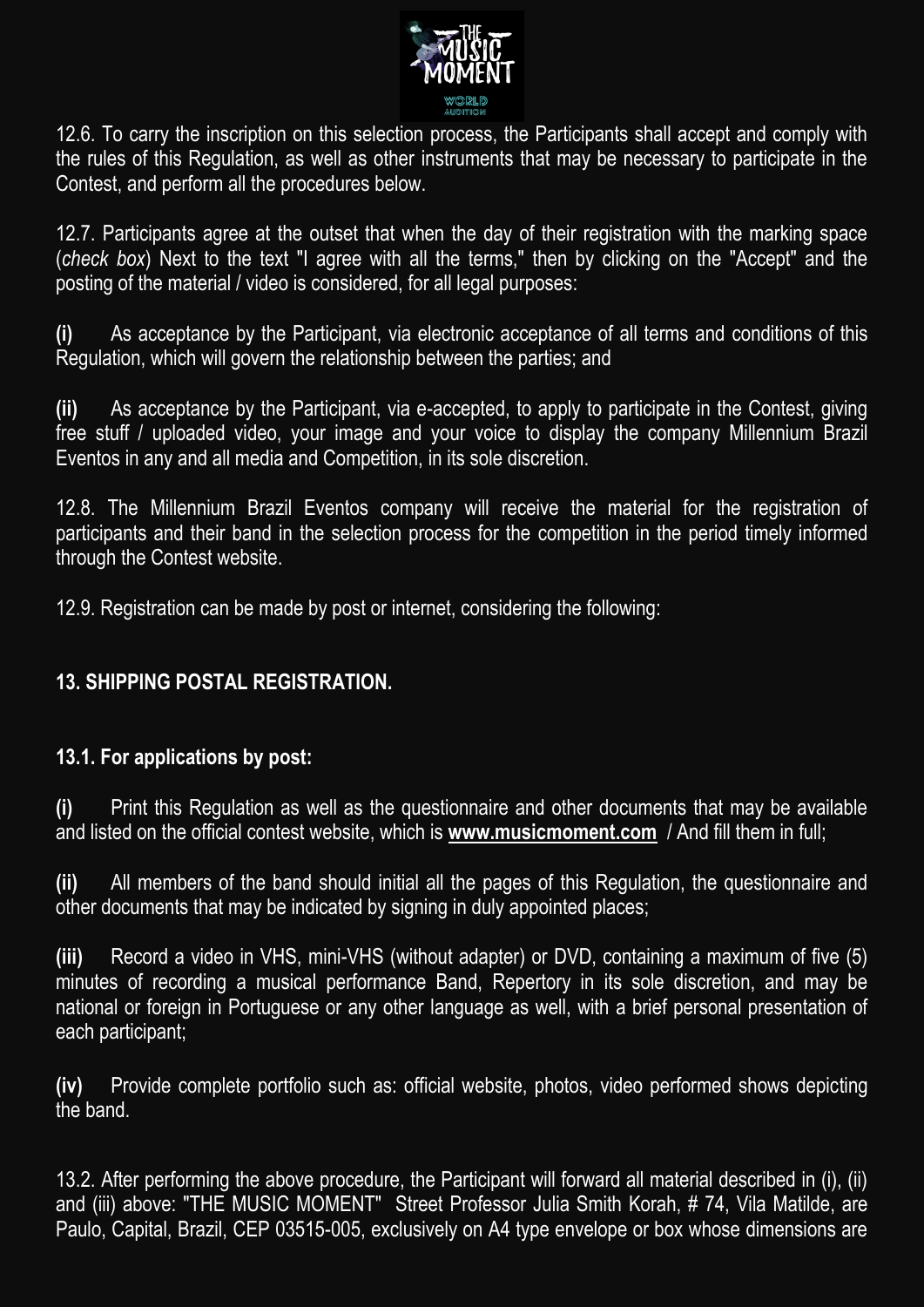

approximately 20x14x7cm. The envelope or container shall bear the name of the band and all of their respective members / participants, their (s) age (s), a (s) town (s) where you live (m) and (s) profession (s) which exert (m).

# **14. INTERNET APPLICATIONS.**

14.1. For applications over the internet:

**(i)** Access the official website of the competition, which is [www.themusicmoment.com](http://www.themusicmoment.com/) / Accept all the rules and conditions in the Eventbrite site;

**(ii)** Register all personal data and answer any registration questions in the questionnaire and other documents that may be given, it being understood that, once completed your registration, the Participant can not make any changes to your questionnaire sent;

**(iii)** Record a video in 3g2 formats, 3GP, 3GP2, 3GPP, ASF, AVI, DivX, dv, dvx, f4v, FLV, h263, M4E, m4v, WMV, MOV, movie, MP4, MPG, MPEG, qt, rm, with maximum size of 50MB, containing a maximum of five (5) minutes of recording a musical performance Band, repertory in its sole discretion, and may be national or foreign, in Portuguese or any other language as well as with a brief personal presentation of each participant;

**(iv)** provide a picture depicting the band.

14.2. Participants who make their entries via the internet may have their photos published and promoted on the official website at the sole discretion of Millennium Events Brazil, provided they accept all the rules and conditions of use available in that environment.

14.3. The video, photo and / or any material sent by participants will not be returned by the Millennium Brazil Eventos, which can give them any allocation, in its sole discretion, may even destroy them.

14.4. The company Millennium Brazil Eventos may use any method in the selection of participants and their band for the competition, in its sole discretion, not being the same limited methods and application procedures described herein, without being due any explanation or compensation, with the Participant already agree, exempting the company Millennium Brazil Eventos of any claim.

14.5. Participants agree that the process of selection of participants and their band for participation in the Contest may be composed of more than one step and dynamics of (s) phase (s) selection and / or the Contest will be timely informed to them by the company Millennium Brazil Eventos, in its sole discretion, what hereby agree entirely, exempting the company Millennium Brazil Eventos of any complaints.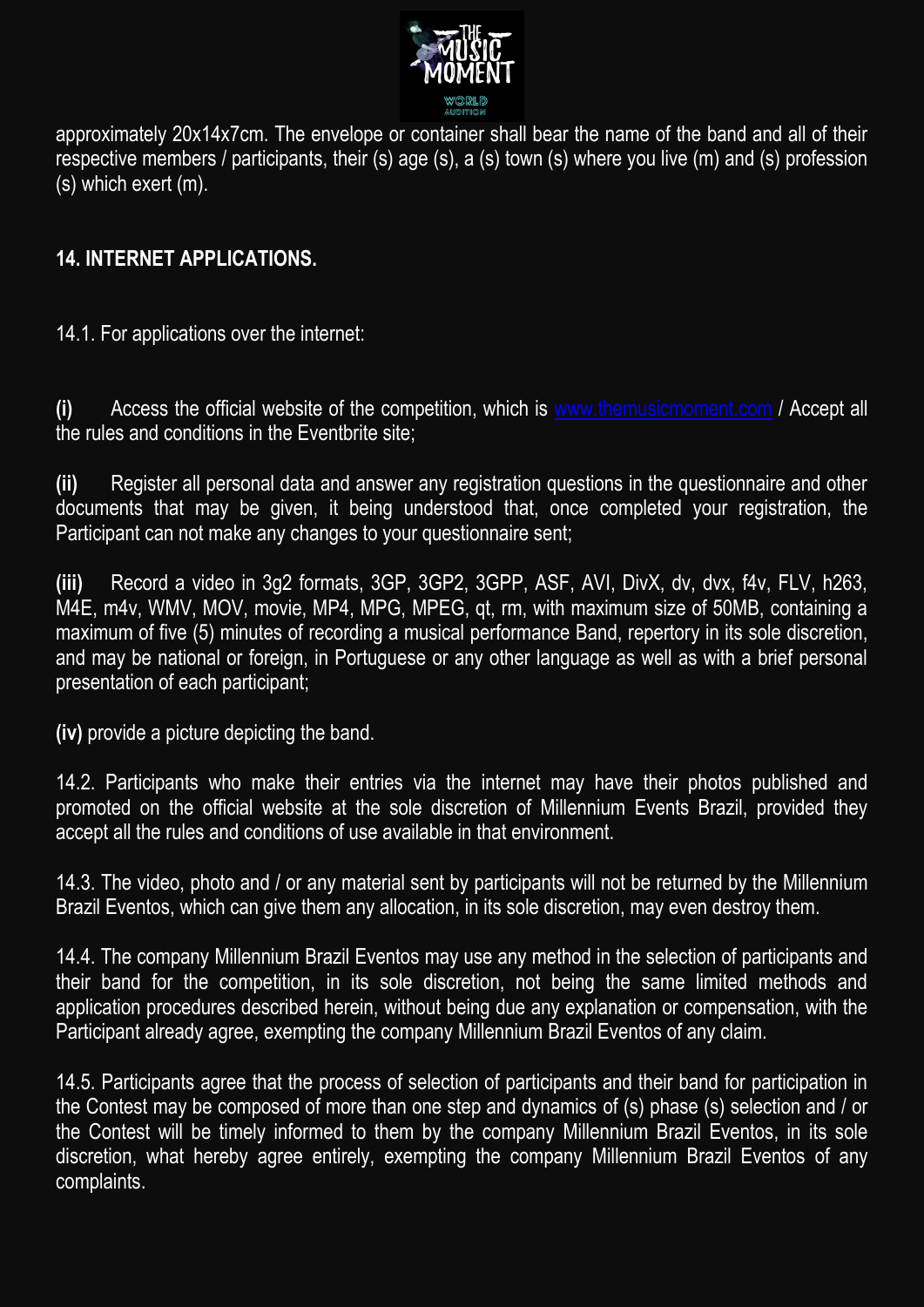

14.6. Participants at the outset to offer and commit to attend the place of the implementation of all stages of selection for the competition, as always timely informed by the Millennium Brazil Eventos company. In the event that a participant does not attend on the days and times previously indicated, the company Millennium Brazil Eventos may disqualify / eliminate its respective band without being due any compensation.

14.7. Participant should provide, at its expense, and under their own responsibility, its transportation to the place of realization of the steps / stages and / or the recording procedure, with the company Millennium Brazil Eventos free and released from all liability in this regard.

14.8. Participants agree that the dates, times and places designated for performing any selection steps will be designated the sole discretion of Millennium Brazil Eventos company, and they may be changed at any time during the selection process, given that the Participant shall monitor the timeliness of information also by the Contest website.

14.9. Participants will be evaluated by a panel of judges made up of members of the Millennium Brazil Eventos company, selected in its sole discretion. Decisions of this judging panel are final.

14.9.1. Participants are aware that when submitting the panel of judges, personal interviews may be held with the participants, as well as other tests, using criteria defined by the company Millennium Brazil Eventos and previously informed the participants, with the Participant from already agreed, exempting and sparing the company Millennium Brazil Eventos of any claim.

14.9.2. Participants declare and acknowledge that any involvement in any stage of selection and / or the Contest, will not result in his participation in the Contest and / or the next step, which will be set at the sole discretion of the Millennium Brazil Eventos company.

14.9.3. The company Millennium Brazil Eventos may disqualify and / or remove any of the participants and their respective band at any time and at any stage of the selection process and / or the Contest, including after acceptance to the conditions of this Regulation, even without conducting auditions with the Participant and Band without any formal explanation, if it considers that, in its sole discretion, among others:

**(I)** the Participant's performance may be incompatible with the Contest;

**(Ii)** the Participant practiced conduct considered by the company Millennium Brazil Eventos incompatible with its participation in the selection and / or competition or which hamper the development of the selection process and / or the Contest and / or

**(iii)** the Participant has no physical or psychological conditions to participate or continue in the selection process and / or competition.

14.9.4. It is understood and agreed from the outset that the elimination and / or disqualification from the selection process and / or the Tender any Participant will automatically imply the elimination of the band that it integrates.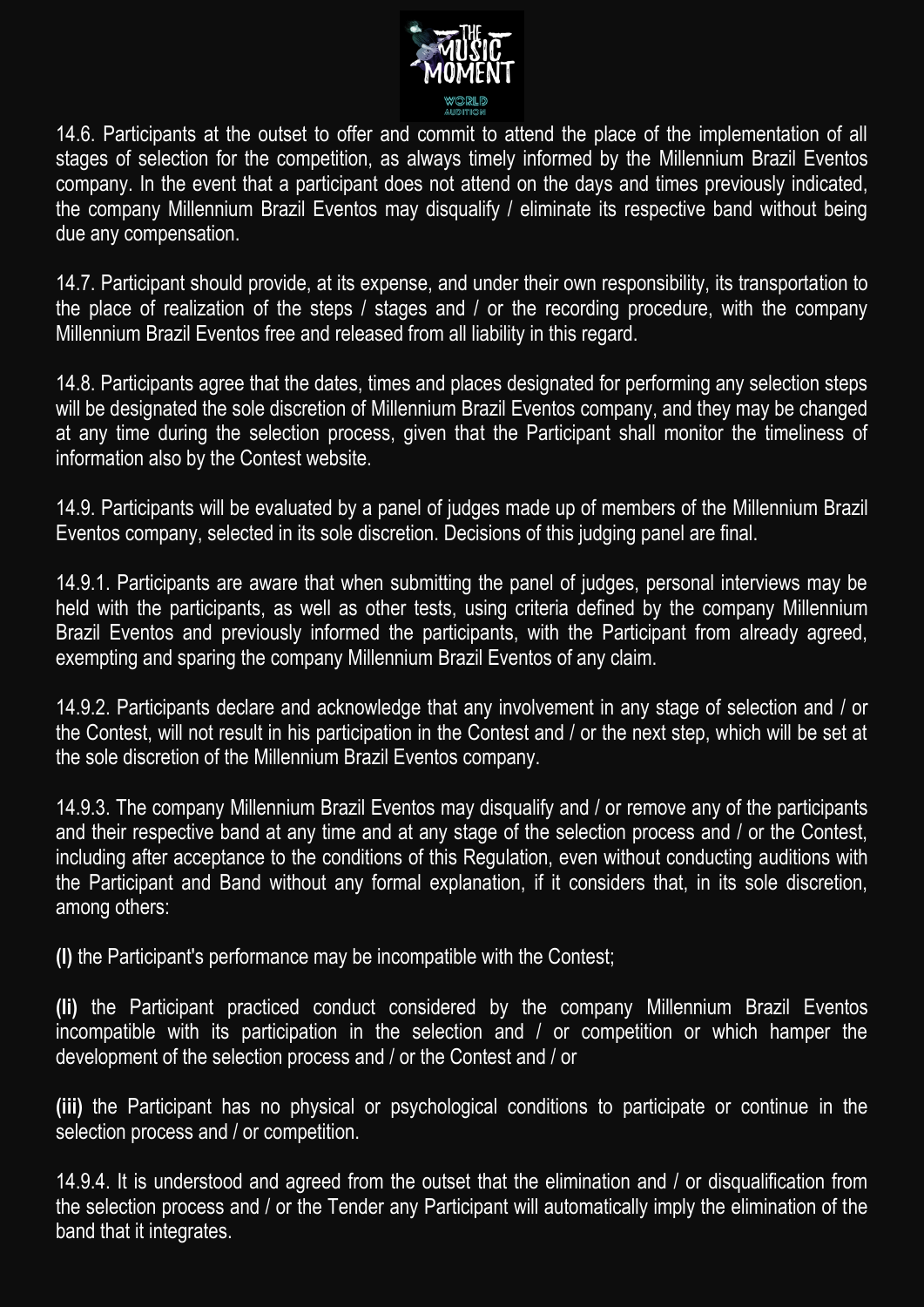

14.9.5. The company Millennium Brazil Eventos is not obliged to carry out the procedure, nor to display it and / or to select participants for the same, and may the Contest and / or the completion of registration be canceled (s) at any time, including after started or completed their achievement and / or recording at the sole discretion of the Millennium Brazil Eventos company. In these cases, it will not be due to participants any kind of repair or compensation.

14.9.6. The winner of the contest will receive as a prize and the gross amount of the total **€\$ 30,000.00 (thirty thousand euros),** which will be paid by the company Millennium Brazil Eventos within sixty (60) days after the airing of the last episode of the competition, given that this value will be unique for band and not for each member / participant and should be paid directly to the representative of Banda indicated by their members / participants, not having the Millennium Brazil Eventos any relationship and / or interference in the form of division of this value, which is why, Participants exempt and absolve the company Millennium Brazil Eventos of any legal responsibility in this regard.

14.9.7. The company Millennium Brazil Eventos will not be responsible for any obligation assumed by the Participants with any third parties, including their employers or employees, as well as any personal expense of participants nor the operation of the respective payments, which, even during the participation in the selection process and / or the Contest, shall be the sole and exclusive responsibility of these.

14.9.8. Participants declare to be in perfect health and full psychological fitness to participate in this selection process and / or the Contest, pledging to inform the company Millennium Brazil Eventos of any problem in your health that they are aware. It is also obliged to inform the Millennium Brazil Eventos company should they experience any physical or psychological problems while performing this selective and / or the Tender process.

#### **15. IMAGE RIGHTS OF USE PERMIT AND VOICE**

15.1. Participants, when signing up for the selection process for the competition, grant the company Millennium Brazil Eventos, as well as to third parties appointed by it, exclusively, automatically and free authorization, exclusively, definitive, universal, irrevocable and irreversible, for the purpose of use of the images and / or sounds contained in the videos, photos and other materials submitted by the participants in the form of the above, than those produced by the company Millennium Brazil Eventos during the selection process, as well as their extracts, excerpts or parts, at its sole discretion, and may exemplify, adapt them for production purposes of new audiovisual works or not, audiovisual works for display purposes in film circuit, literary works, plays and / or advertisements, shows, events, concerts, music festivals, including any type of media, use them, as well as images, voices, videos, photos and other materials possibly sent upon enrollment in this selection process for the production of promotional material in any type of media, including print, either for the purpose of exposure of audiovisual works, to the composition of any product connected to the same (such as, but not limited to CD covers, DVD, "homevideo", DAT, etc.), as well as production of the "making of" of audiovisual works; sticking them in any tangible medium, such as motion picture films of any gauge, CD ("Compact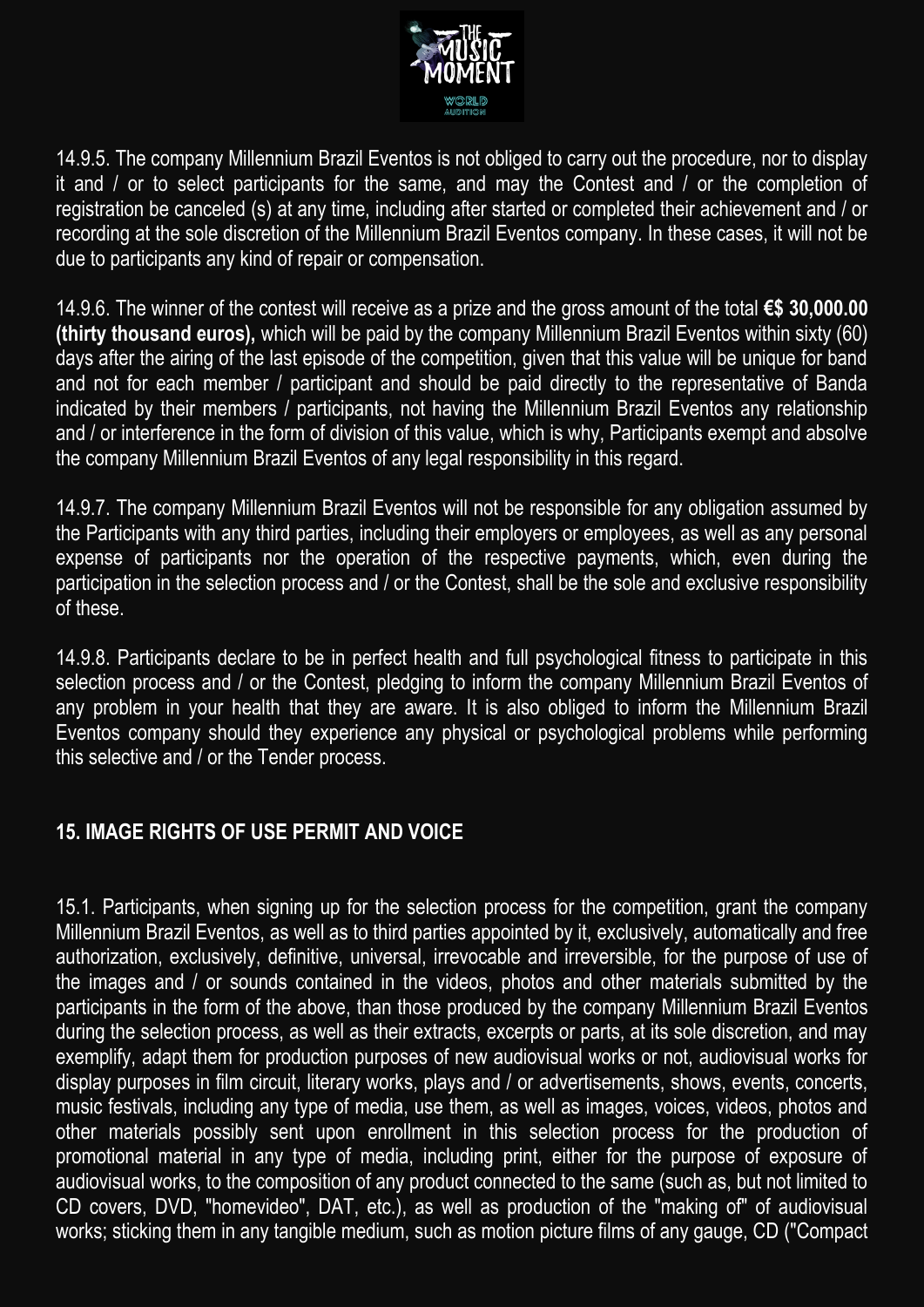

Disc"), CD ROM, CD-I ("CompactDisc" Interactive), "home video", DAT (digital "tape audio"), DVD (" IPTV, market them to the public in any medium existing material, promote merchandising actions or serve advertisements, as well as develop any licensing activity products and / or derived services of audiovisual works, spread them over the Internet, social networks, / or telephony, fixed and / or mobile, assign the copyright on audiovisual works to third parties for any kind of use, or give them any other uses that provide the company Millennium Brazil Eventos get some kinds of economic or financial benefits. None of these intended uses previously have limited time or number of times and may occur in Europe, Brazil, North America, without being due to Participants any remuneration or compensation. market them to the public in any medium existing material, promote merchandising actions or serve advertisements, as well as develop any licensing activity products and / or derived services of audiovisual works, spread them over the Internet, social networks, and / or telephony, fixed and / or mobile, assign the copyright on audiovisual works to third parties for any kind of use, or give them any other uses that provide the company Millennium Brazil Eventos get some kinds of economic or financial advantages. None of these intended uses previously have limited time or number of times and may occur in Europe, Brazil, North America, without being due to Participants any remuneration or compensation. market them to the public in any medium existing material, promote merchandising actions or serve advertisements, as well as develop any licensing activity products and / or derived services of audiovisual works, spread them over the Internet, social networks, and / or telephony, fixed and / or mobile, assign the copyright on audiovisual works to third parties for any kind of use, or give them any other uses that provide the company Millennium Brazil Eventos get some kinds of economic or financial advantages. None of these intended uses previously have limited time or number of times and may occur in Europe, Brazil, North America, without being due to Participants any remuneration or compensation.

#### **16. AUTHORIZATION.**

16.1. The authorization granted herein by the Participants to the company Millennium Brazil Eventos, under the above item, is the sole responsibility of the same and shall enter into force at the time of execution of your application, and so will last throughout the term of protection of the audiovisual work. the term period of legal protection of the work that established in Law 9.610 / 98, but not limited, including laws, regulations or international treaties.

16.2 The Participants declare, for all purposes, which owns the necessary rights to the video and / or photo sent to company Millennium Brazil Eventos, mentioned in the items above, as well as the use by the company Millennium Brazil Eventos in the form here determined not matter in violation of third party rights. Participants, to send the video and / or photo, will be the ones responsible for their content, to the company Millennium Brazil Eventos and third, assuming therefore the Participant for the exclusive and sole responsibility for any claim or demand, judicial or extrajudicial, that, in any case, has the objective of uploaded video.

16.3. Participants declare to have full knowledge and accept, in advance, agreeing that the company Millennium Brazil Eventos may make comments, humorous or not, about their characteristics and their performance, stating also that such comments will not cause them harm of any nature.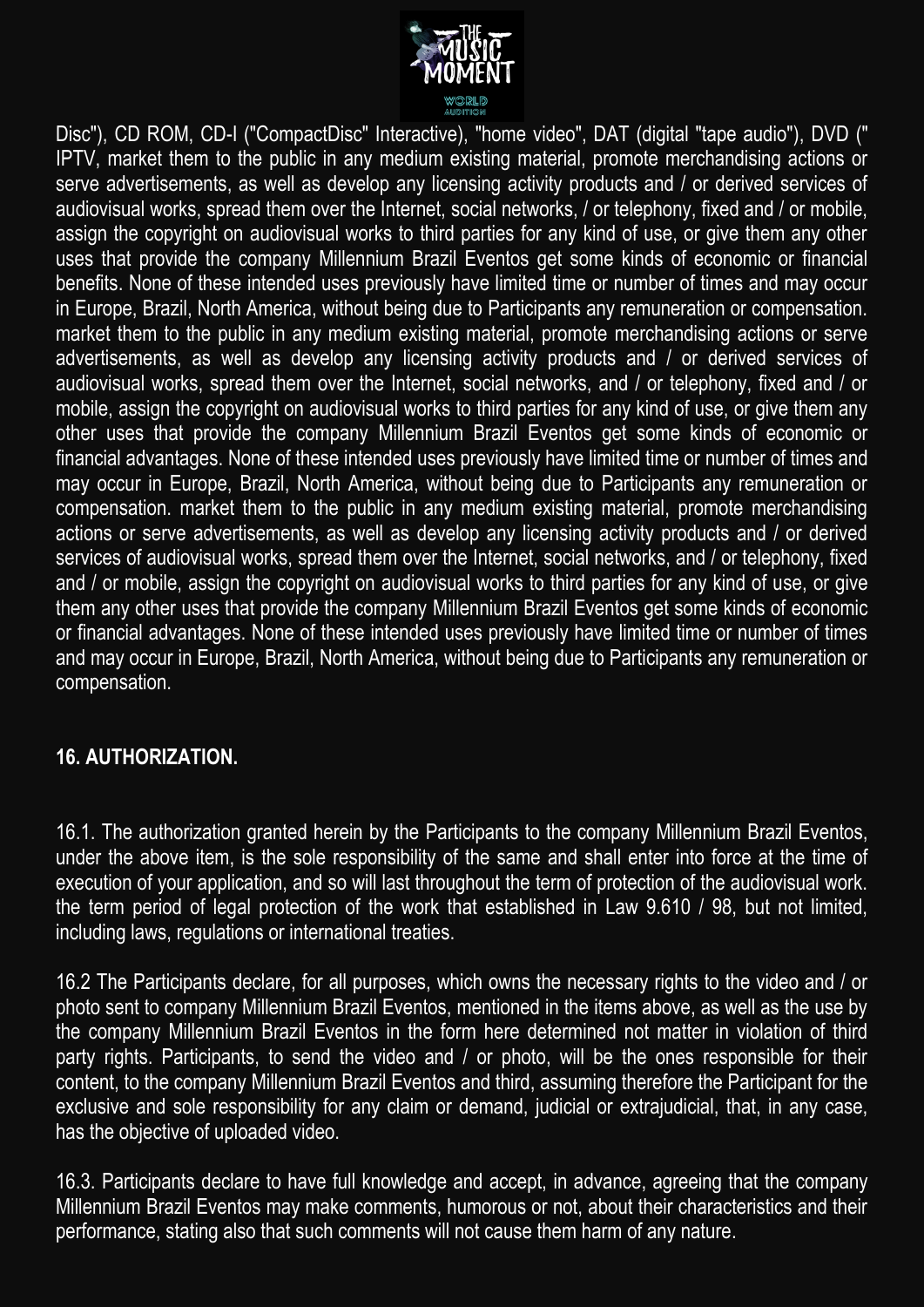

16.4. Participants undertake to respect the electoral and party laws and take full and sole responsibility for the content it has made available in the form of Law and normative issued by the Electoral Court, exempting the company Millennium Brazil Event liability arising from the violation of the aforementioned laws.

16.5. Participants declare, under penalty of disqualification and / or elimination of their respective band of the selection process and / or the Contest, which are not a candidate (s) to any elective office, stating further that does not participate (m) any campaigns for or against any candidate, matches or coalition. Committing, as of now, not to do and / or participate in any advertising jingle, apology, allusion or critical to any candidate or political party as well, not to use or wear any symbol or element that makes direct or indirect reference candidate, party or coalition. Due to the commitment assumed here, takes responsibility for any opinion, comment, gesture, expression or suggestion that would violate the electoral law.

16.6. Participants must maintain absolute secrecy regarding any information received from this subscription / participation in the Contest.

16.7. The database generated according to the inscriptions will be the sole property of the company Millennium Brazil Eventos, which may use it at no cost, for lawful purposes, in ways that best prouver him.

16.8. There may be participating in this Contest employees of Millennium Brazil Eventos company as well as their relatives within the third degree.

16.9. Participants guarantee that the information provided in this Regulation, the questionnaire and other documents related to its registration, have full truth, assuming full responsibility for them. It is clear and agreed that in the event of the Millennium Brazil Eventos company realize the falsity of any statements given by the Participants, or if these are considered incomplete / inconclusive, the company Millennium Brazil Eventos may disqualify / delete (s) Participant (s) and accompanying band at any time without you (s) is due any explanation or compensation.

16.9.1. Participants declare at the outset that there are no contracts with third parties that conflict with the provisions hereof or their participation in the Contest. Thus, the Participant shall keep the company Millennium Brazil Eventos safe from any claims and / or lawsuits by third parties relating to the registration and / or participation in this selection process and / or competition, is forced to bear the expenses incurred the company Millennium Brazil Eventos with the judicial or extrajudicial defense in such demands and the amount of any compensation that it will be imposed for violation of these rights, and to indemnify the Millennium Brazil Eventos backwards, if doomed to payment of any amounts.

16.9.2. Participant states at this time, it does not maintain any kind of relationship, contractual or otherwise, to any other telecommunications company, communications and / or other media, competitors or not the Millennium Brazil Eventos company. Participant ensures also that it has no commitment to any third party related to the achievement, capture and sequestration of their artistic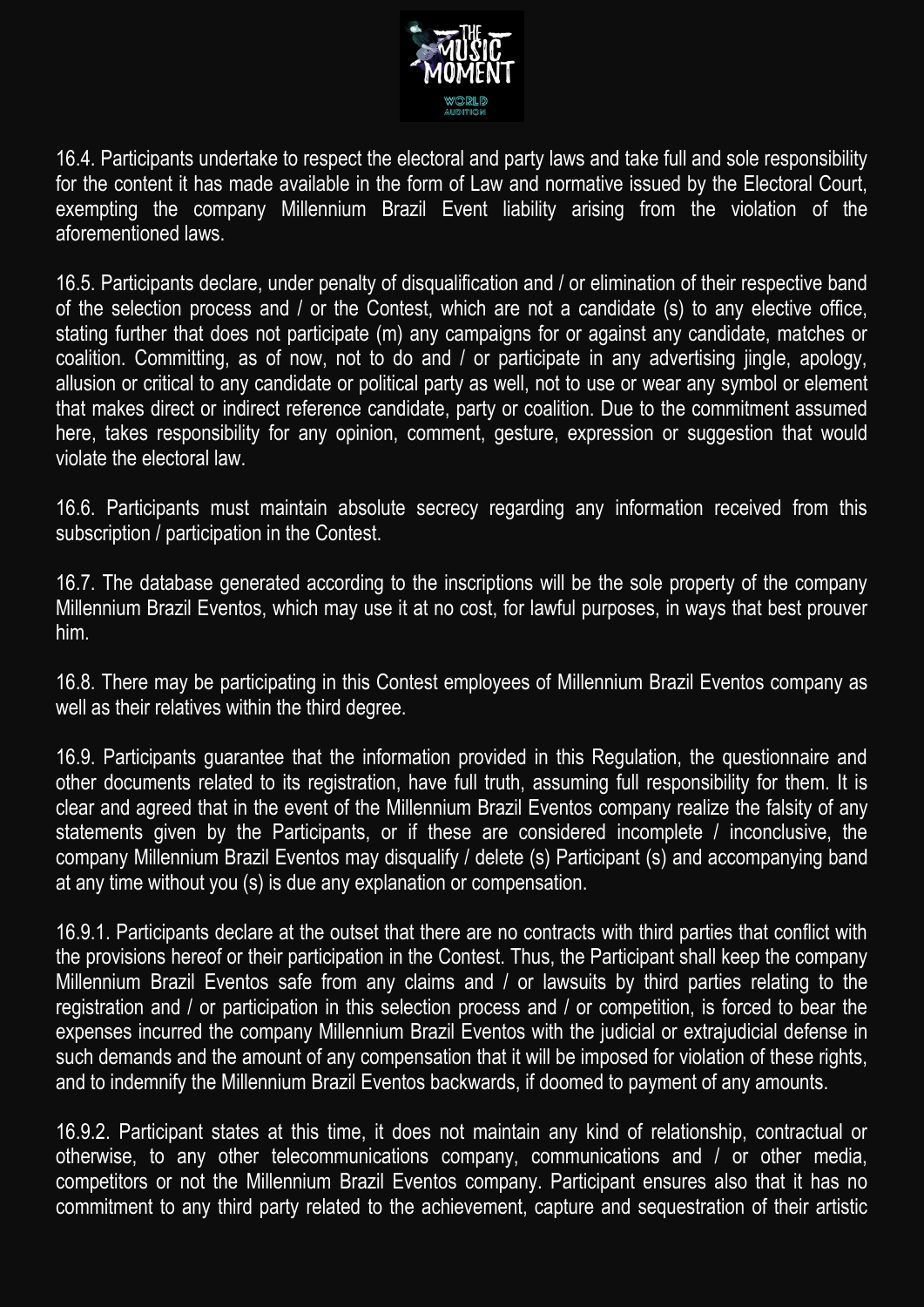

interpretations, including, but not limited to, the artistic agency and conducting recording, among others.

16.9.3. Registration for this selection process has all its technological structure based on hardware and software systems kept reserved and safe environment, controlled by an independent company specializing in systems audit.

16.9.4. The company Millennium Brazil Eventos reserves the right to make any corrective action that applies to the actions of third parties that may interfere with the proper operation of the instruments developed to carry out this process of selection and / or the Contest.

16.9.5. In view of the characteristics inherent in the Internet environment, the company Millennium Brazil Eventos can not guarantee that access to their websites or portal, including promotions conveyed it, is free of invasions, disruptions or suspensions caused by internal acts of God or external, force majeure or other cases not entirely subject to its control, including government, to exempting from any liability arising from such facts and / or acts.

16.9.6. Given the above, in the event of occurrence of interruptions of any kind in the system during the implementation period of the registrations, the company Millennium Brazil Event has free range to extend the period of validity, whether or not, in closing the procedure insurance and / or second selection sole discretion of the producer.

16.9.7. They may be automatically disqualified from the selection process and / or the Contest, without fits any right or remedy of any kind, Participants and their respective bands who try to disrespect any of the items of this Regulation, practice illegal or illicit act, using any means unlawful for itself or for third benefit, or even who violate the provisions of national or international law Copyright Law. In this case, the participants and their respective bands and / or third benefit may be automatically disqualified.

16.9.8. This Regulation, the selection process and all entered conditions it may be amended by the company Millennium Events Brazil many times as necessary, guaranteed its disclosure effectively the criteria, too, this producer.

#### **17. OMISSIONS OR NATURAL ISSUES.**

The doubts and omissions not provided for in this Regulation shall be examined and decided exclusively by the company Millennium Events Brazil or the Judging Body.

#### **18. COMMITMENT.**

18.1. All Participants undertake to establish, in due course, other private instruments perhaps indicated by the company Millennium Brazil Eventos, as well as to provide any and all documentation, personal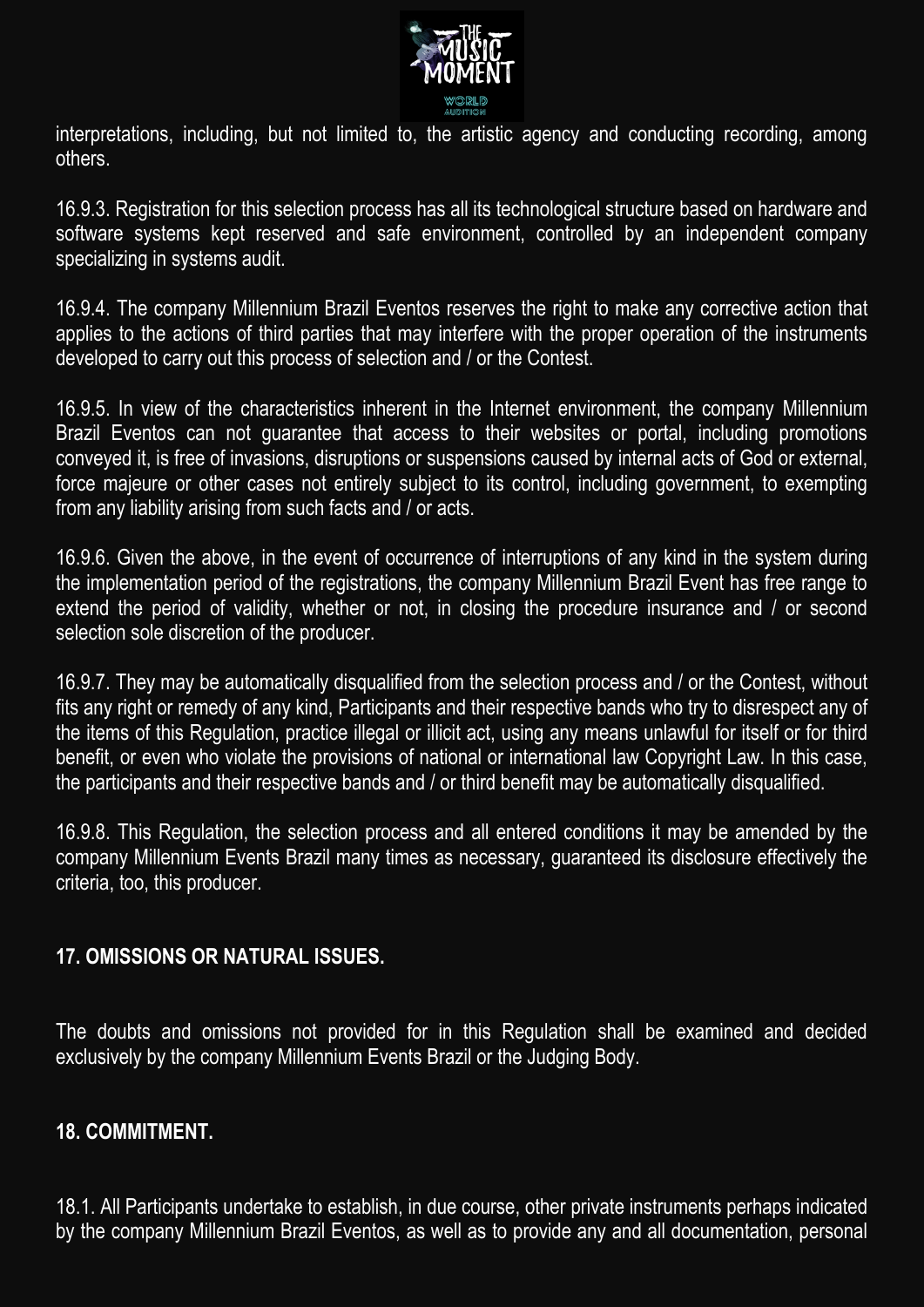

or otherwise, necessary for their participation in the selection and / or tender process, which will be attached the general regulation.

18.2. The "**TERMS OF IMAGE USE PERMIT AND VOICE "** It is available in Attached I, which document becomes an integral part of this general regulation.

18.3. Participant declares to be aware and in accordance with the rules and determinations of this Regulation, having nothing to oppose to the same.

| Band's name:                                   |
|------------------------------------------------|
| Acknowledge and agree:                         |
| Name:                                          |
| Identity:                                      |
| CPF / MF:                                      |
| Address:                                       |
| Telephone:                                     |
| Signature giving this term science and agrees: |
| <b>Band's name:</b>                            |
| Acknowledge and agree:                         |
| Name:                                          |
| Identity:                                      |
| CPF / MF:                                      |
| Address:                                       |
| Telephone:                                     |
| Signature giving this term science and agrees: |
| Band's name:                                   |
| Acknowledge and agree:                         |
| Name:                                          |
| Identity:                                      |
| CPF / MF:                                      |
| Address:                                       |
| Telephone:                                     |
| Signature giving this term science and agrees: |
|                                                |

País: \_\_\_\_\_\_\_\_\_\_\_\_\_\_\_\_, Data: \_\_\_\_/\_\_\_\_\_/\_\_\_

I understand and agree with all the terms: \_\_\_\_\_\_\_\_\_\_\_\_\_\_\_\_\_\_\_\_\_\_\_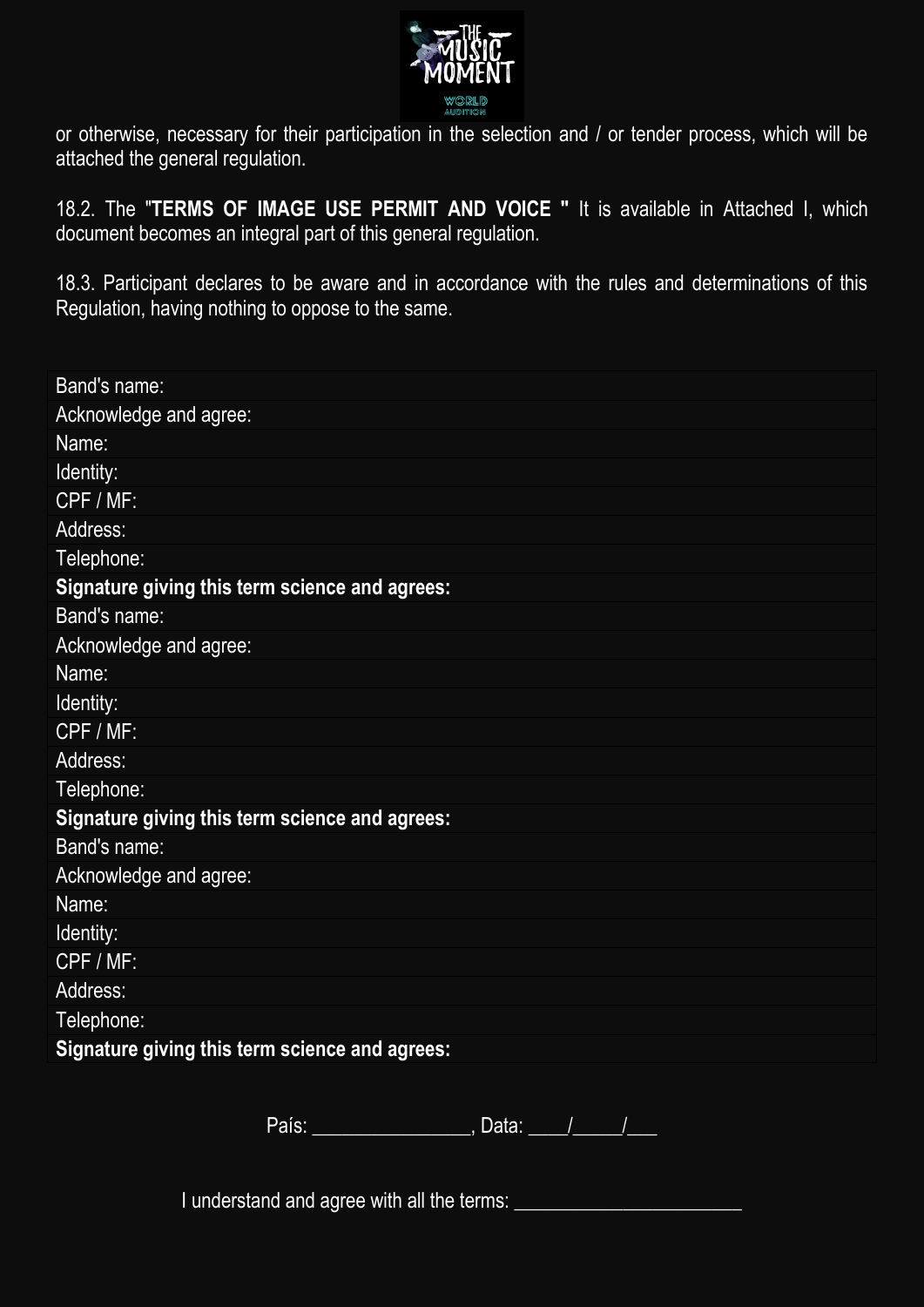

1. - By this instrument, Authorizers below qualified and signed, authorizing the Company **Millennium Events Brazil Ltda,** company headquartered in the City and State of São Paulo, Brazil, at Street Professor Julia Soares Korah, # 74, Vila Matilde, São Paulo, SP, CEP 03515-000, Botanical Garden, enrolled with the CNPJ / MF under No. 17510979 / 0001-40, hereinafter referred to as "Millennium", entirely free, universal title character in full, unrestricted, permanent, irrevocable, the use of his image and voice for setting these, the company Millennium Brazil Eventos in the audiovisual work produced, entitled "**THE MUSIC MOMENT**"Hereinafter referred to as" work ".

for any product of the composition bound thereto (such as but not limited to CD covers, DVD "home video", DAT, etc.), as well as production of "making of" the work; fix it in any kind of suportematerial such as motion picture films of any gauge, CD ("Compact Disc"), CD ROM, CD-I ("compact-disc" Interactive), "home video", DAT (digital "tape audio ") DVD (" digital video disc ") and computer graphics media in general, or store it in the database, display it through screen projection in collective frequency homes or in public places, can sell advance tickets independent of this competition, transmitting it via radio and / or television of any kind (broadcast TV or pay-TV,

2.1. - None of the uses provided for in*caput* this clause, or any other that you want the company Millennium Brazil Eventos to the Work and / or images whose use was authorized by this Agreement, have limited time or number of times and may occur in Brazil or abroad, without authorizers may be due to any compensation.

3. - This instrument is signed in irrevocably forcing the parties by themselves, their heirs and successors in title, getting elected forum of the district of São Paulo / Brazil to resolve any doubts arising from this Agreement.

| <b>Band's name:</b>                            |
|------------------------------------------------|
| Acknowledge and agree:                         |
| Name:                                          |
| Identity:                                      |
| CPF / MF:                                      |
| Address:                                       |
| Telephone:                                     |
| Signature giving this term science and agrees: |
| <b>Band's name:</b>                            |
| Acknowledge and agree:                         |
| Name:                                          |
| Identity:                                      |
| CPF / MF:                                      |
|                                                |